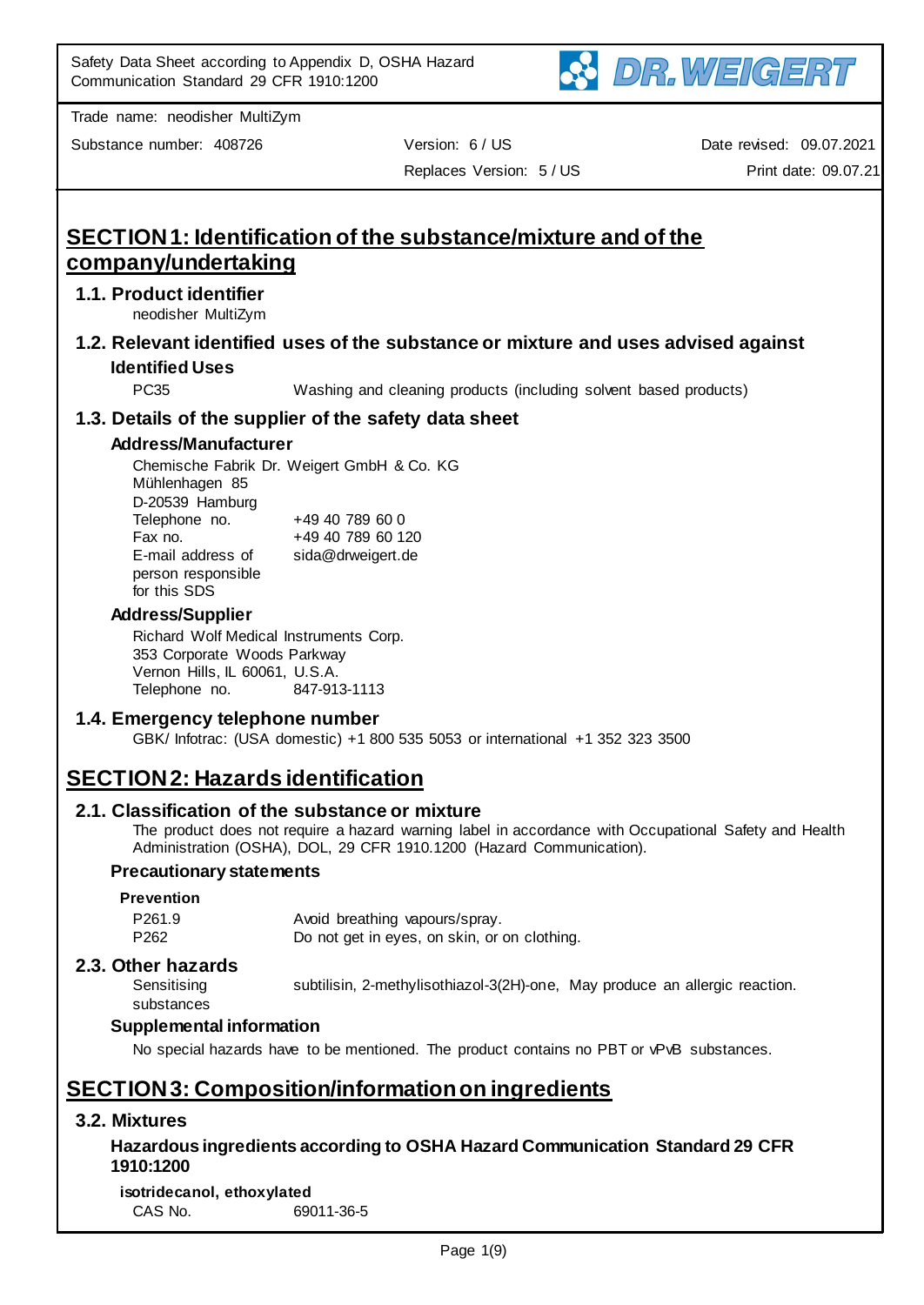

|                          | Trade name: neodisher MultiZym                                                                                                                                                      |                   |                 |                          |                          |      |                                                                                                            |
|--------------------------|-------------------------------------------------------------------------------------------------------------------------------------------------------------------------------------|-------------------|-----------------|--------------------------|--------------------------|------|------------------------------------------------------------------------------------------------------------|
| Substance number: 408726 |                                                                                                                                                                                     |                   | Version: 6 / US |                          | Date revised: 09.07.2021 |      |                                                                                                            |
|                          |                                                                                                                                                                                     |                   |                 |                          | Replaces Version: 5 / US |      | Print date: 09.07.21                                                                                       |
|                          | Concentration                                                                                                                                                                       | $>=$              | 5               | $\overline{\phantom{0}}$ | 15                       | %    |                                                                                                            |
|                          | sodium alkylsulfonate<br>CAS No.<br>Concentration                                                                                                                                   | 68188-18-1        | 1               |                          | 5                        | $\%$ |                                                                                                            |
|                          |                                                                                                                                                                                     | $>=$              |                 | $\prec$                  |                          |      |                                                                                                            |
|                          | 2-methylisothiazol-3(2H)-one<br>CAS No.<br>Concentration                                                                                                                            | 2682-20-4<br>$>=$ | 0,0015          | $\,<\,$                  | 0,01                     | %    |                                                                                                            |
|                          | subtilisin<br>CAS No.<br>Concentration                                                                                                                                              | 9014-01-1<br>$>=$ | 0,1             | $\,<\,$                  | 1                        | $\%$ |                                                                                                            |
|                          | <b>Other information</b><br>Complete text of hazard statements in chapter 16<br><b>SECTION4: First aid measures</b>                                                                 |                   |                 |                          |                          |      |                                                                                                            |
|                          |                                                                                                                                                                                     |                   |                 |                          |                          |      |                                                                                                            |
|                          | 4.1. Description of first aid measures<br><b>General information</b>                                                                                                                |                   |                 |                          |                          |      |                                                                                                            |
|                          | In case of persistent symptoms consult doctor.                                                                                                                                      |                   |                 |                          |                          |      |                                                                                                            |
|                          | After inhalation                                                                                                                                                                    |                   |                 |                          |                          |      |                                                                                                            |
|                          | Ensure supply of fresh air. In the event of symptoms take medical treatment.                                                                                                        |                   |                 |                          |                          |      |                                                                                                            |
|                          | After skin contact                                                                                                                                                                  |                   |                 |                          |                          |      |                                                                                                            |
|                          | In case of contact with skin wash off with warm water. Consult a doctor if skin irritation persists.<br>After eye contact                                                           |                   |                 |                          |                          |      |                                                                                                            |
|                          |                                                                                                                                                                                     |                   |                 |                          |                          |      | Separate eyelids, wash the eyes thoroughly with water (15 min.). In case of irritation consult an oculist. |
|                          | After ingestion                                                                                                                                                                     |                   |                 |                          |                          |      |                                                                                                            |
|                          | Rinse out mouth and give plenty of water to drink.                                                                                                                                  |                   |                 |                          |                          |      |                                                                                                            |
|                          | Adhere to personal protective measures when giving first aid<br>First aider: Pay attention to self-protection!                                                                      |                   |                 |                          |                          |      |                                                                                                            |
|                          | 4.2. Most important symptoms and effects, both acute and delayed<br>Until now no symptoms known so far.                                                                             |                   |                 |                          |                          |      |                                                                                                            |
|                          | 4.3. Indication of any immediate medical attention and special treatment needed                                                                                                     |                   |                 |                          |                          |      |                                                                                                            |
|                          | Hints for the physician / hazards<br>In the case of swallowing with subsequent vomiting, aspiration of the lungs can occur which can lead to<br>chemical pneumonia or asphyxiation. |                   |                 |                          |                          |      |                                                                                                            |
|                          | <b>SECTION5: Firefighting measures</b>                                                                                                                                              |                   |                 |                          |                          |      |                                                                                                            |
|                          | 5.1. Extinguishing media                                                                                                                                                            |                   |                 |                          |                          |      |                                                                                                            |
|                          | Suitable extinguishing media                                                                                                                                                        |                   |                 |                          |                          |      |                                                                                                            |
|                          |                                                                                                                                                                                     |                   |                 |                          |                          |      |                                                                                                            |

Product itself is non-combustible; adapt fire extinguishing measures to surrounding areas.

**5.2. Special hazards arising from the substance or mixture** In case of combustion evolution of dangerous gases possible.

## **5.3. Advice for firefighters**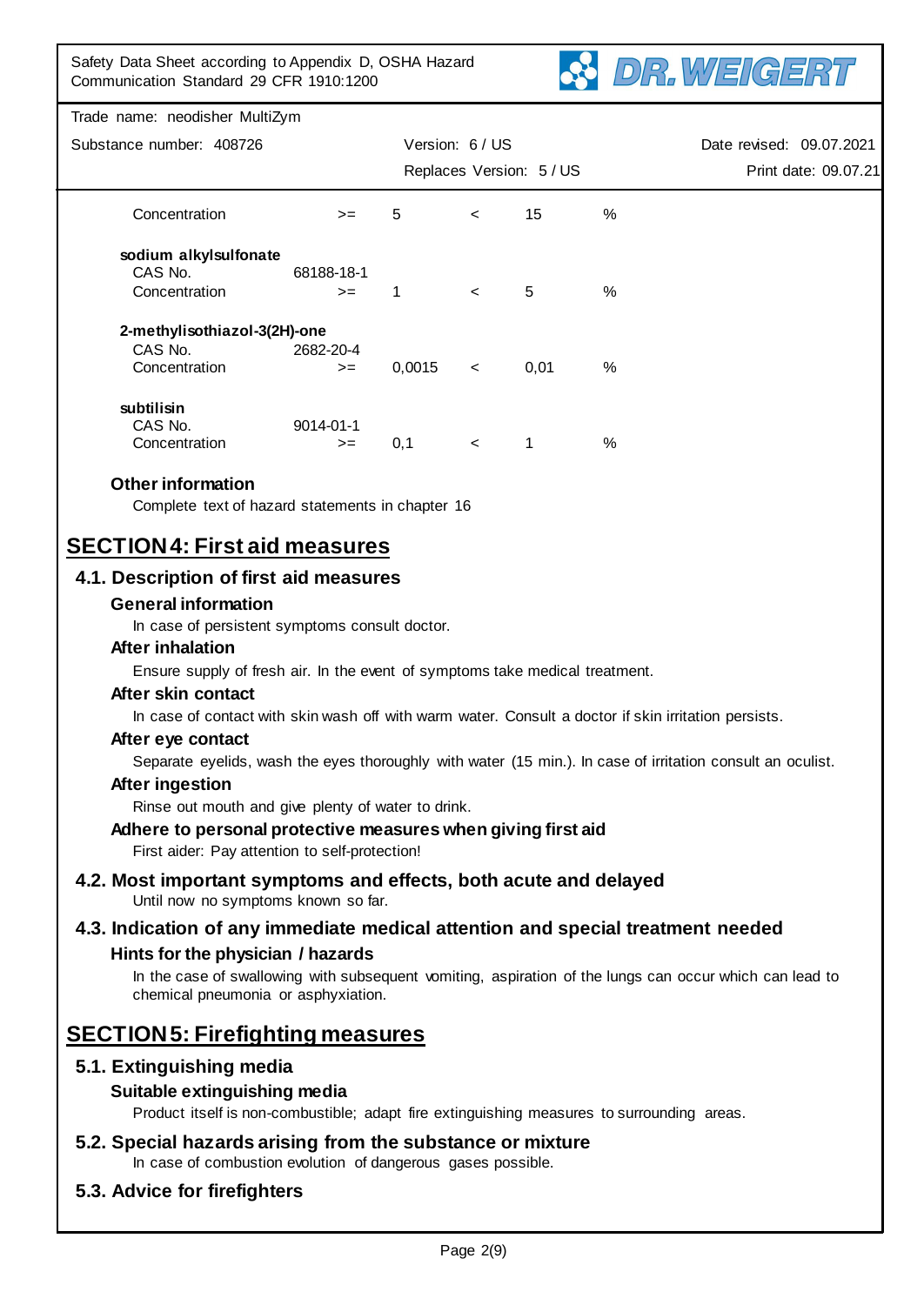

Substance number: 408726 Version: 6 / US

Replaces Version: 5 / US

Date revised: 09.07.2021

Print date: 09.07.21

## **Special protective equipment for fire-fighting**

In case of combustion use a suitable breathing apparatus.

## **SECTION 6: Accidental release measures**

**6.1. Personal precautions, protective equipment and emergency procedures** Avoid contact with skin, eyes and clothing.

#### **6.2. Environmental precautions**

Do not discharge into surface waters/groundwater.

**6.3. Methods and material for containment and cleaning up** Pick up with absorbent material. Clean contaminated floors and objects thoroughly, observing environmental regulations. Dispose of as prescribed.

## **6.4. Reference to other sections**

Refer to protective measures listed in Sections 7 and 8.

# **SECTION 7: Handling and storage**

## **7.1. Precautions for safe handling**

#### **Advice on protection against fire and explosion** No special measures required.

### **7.2. Conditions for safe storage, including any incompatibilities**

#### **Recommended storage temperature**

Value > 0 < 25 °C

#### **Requirements for storage rooms and vessels**

Store product in closed containers.

#### **Hints on storage assembly**

Do not store together with foodstuffs.

#### **Storage class according to TRGS 510**

Storage class according to TRGS 510 12 Non-combustible liquids

#### **Further information on storage conditions**

Protect from heat and direct sunlight. Keep container tightly closed and dry.

## **7.3. Specific end use(s)**

no data

## **SECTION 8: Exposure controls/personal protection**

## **8.1. Control parameters**

#### **Other information**

There are not known any further control parameters.

#### **8.2. Exposure controls**

#### **General protective and hygiene measures**

Observe the usual precautions for handling chemicals.

### **Respiratory protection**

Not necessary, but do not inhale vapours. If workplace limits are exceeded, a respiratory protection approved for this particular job must be worn.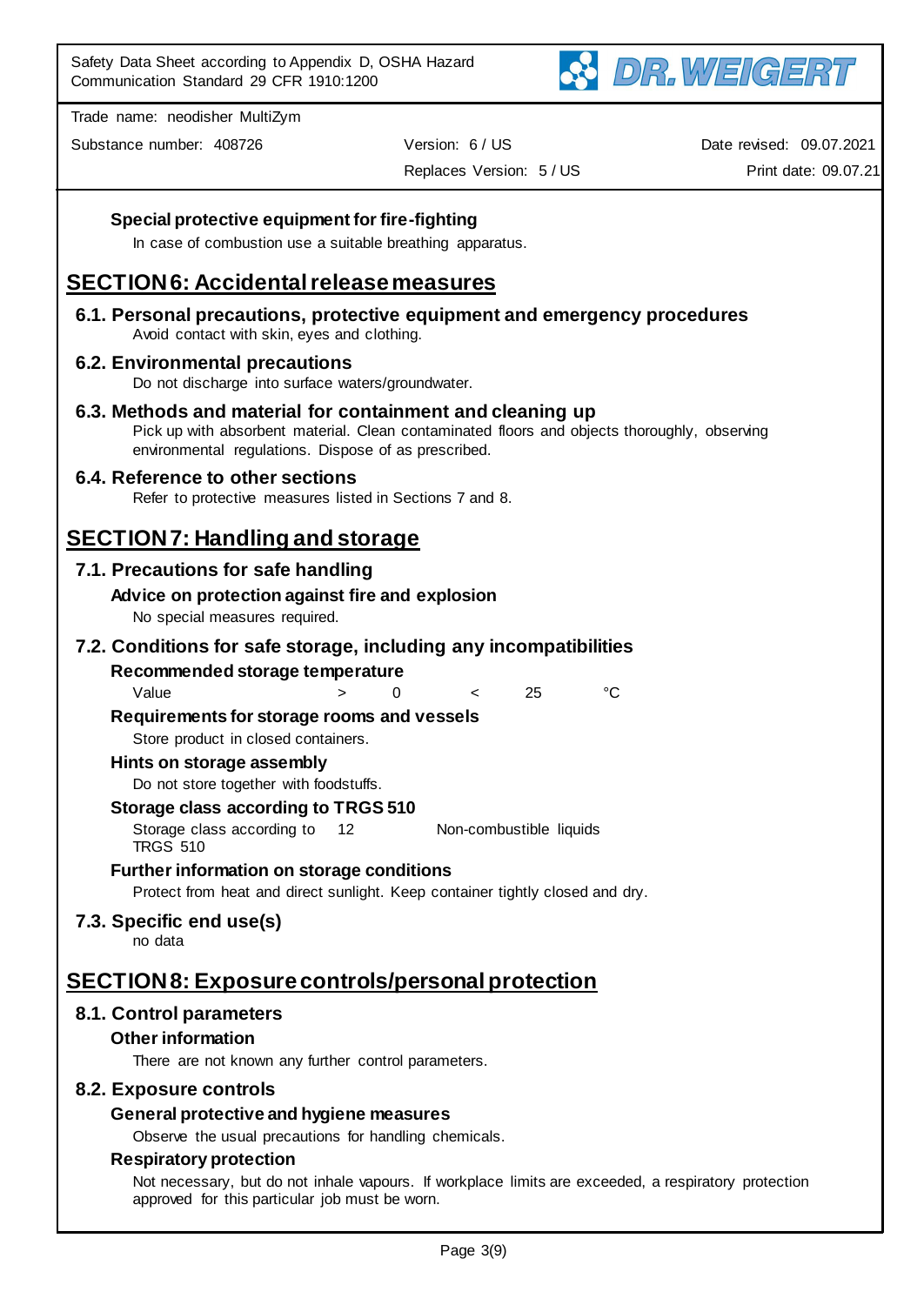

Substance number: 408726 Version: 6 / US

Replaces Version: 5 / US

Date revised: 09.07.2021 Print date: 09.07.21

|                                                   | $\mathbf{v}$ or $\mathbf{v}$ is the $\mathbf{v}$                                    |  |
|---------------------------------------------------|-------------------------------------------------------------------------------------|--|
| <b>Hand protection</b>                            |                                                                                     |  |
| Chemical resistant gloves                         |                                                                                     |  |
| Use                                               | Permanent hand contact                                                              |  |
| Appropriate Material                              | neoprene                                                                            |  |
| Material thickness                                | 0,65<br>$>=$                                                                        |  |
| Breakthrough time<br>Appropriate Material         | 480<br>$>$ $\sim$<br>nitrile                                                        |  |
| Material thickness                                | 0,4<br>$>=$                                                                         |  |
| Breakthrough time                                 | 480<br>$>$ $\sim$                                                                   |  |
| Appropriate Material                              | butyl                                                                               |  |
| Material thickness                                | 0,7<br>$>=$                                                                         |  |
| Breakthrough time<br>Use                          | 480<br>$\geq$<br>Short-term hand contact                                            |  |
| Appropriate Material                              | nitrile                                                                             |  |
| Material thickness                                | 0,11<br>$>=$                                                                        |  |
| Hand protection must comply with EN 374.          |                                                                                     |  |
| Eye protection                                    |                                                                                     |  |
|                                                   | Safety glasses with side protection shield; Eye protection must comply with EN 166. |  |
| <b>Body protection</b>                            |                                                                                     |  |
| Not necessary.                                    |                                                                                     |  |
| <b>SECTION9: Physical and chemical properties</b> |                                                                                     |  |
|                                                   |                                                                                     |  |
|                                                   | 9.1. Information on basic physical and chemical properties                          |  |
| <b>Form</b><br><b>Colour</b>                      | liquid, transparent to opaque<br>yellow                                             |  |
| Odour                                             | characteristic                                                                      |  |
| <b>Odour threshold</b>                            |                                                                                     |  |
| Remarks                                           | not determined                                                                      |  |
|                                                   |                                                                                     |  |
| pH value<br>Value                                 | 8,5<br>9,0                                                                          |  |
|                                                   | to                                                                                  |  |
| <b>Melting point</b>                              |                                                                                     |  |
| Remarks                                           | not determined                                                                      |  |
| <b>Freezing point</b>                             |                                                                                     |  |
| Remarks                                           | not determined                                                                      |  |
| Initial boiling point and boiling range           |                                                                                     |  |
| Remarks                                           | not determined                                                                      |  |
| <b>Flash point</b>                                |                                                                                     |  |
| <b>Remarks</b>                                    | Not applicable                                                                      |  |
| Evaporation rate (ether = $1$ ) :                 |                                                                                     |  |
| <b>Remarks</b>                                    | not determined                                                                      |  |
| Flammability (solid, gas)<br>not determined       |                                                                                     |  |
| Upper/lower flammability or explosive limits      |                                                                                     |  |
| Remarks                                           | Not applicable                                                                      |  |
| Vapour pressure                                   |                                                                                     |  |
| Remarks                                           | not determined                                                                      |  |
| Vapour density                                    |                                                                                     |  |
| Remarks                                           | not determined                                                                      |  |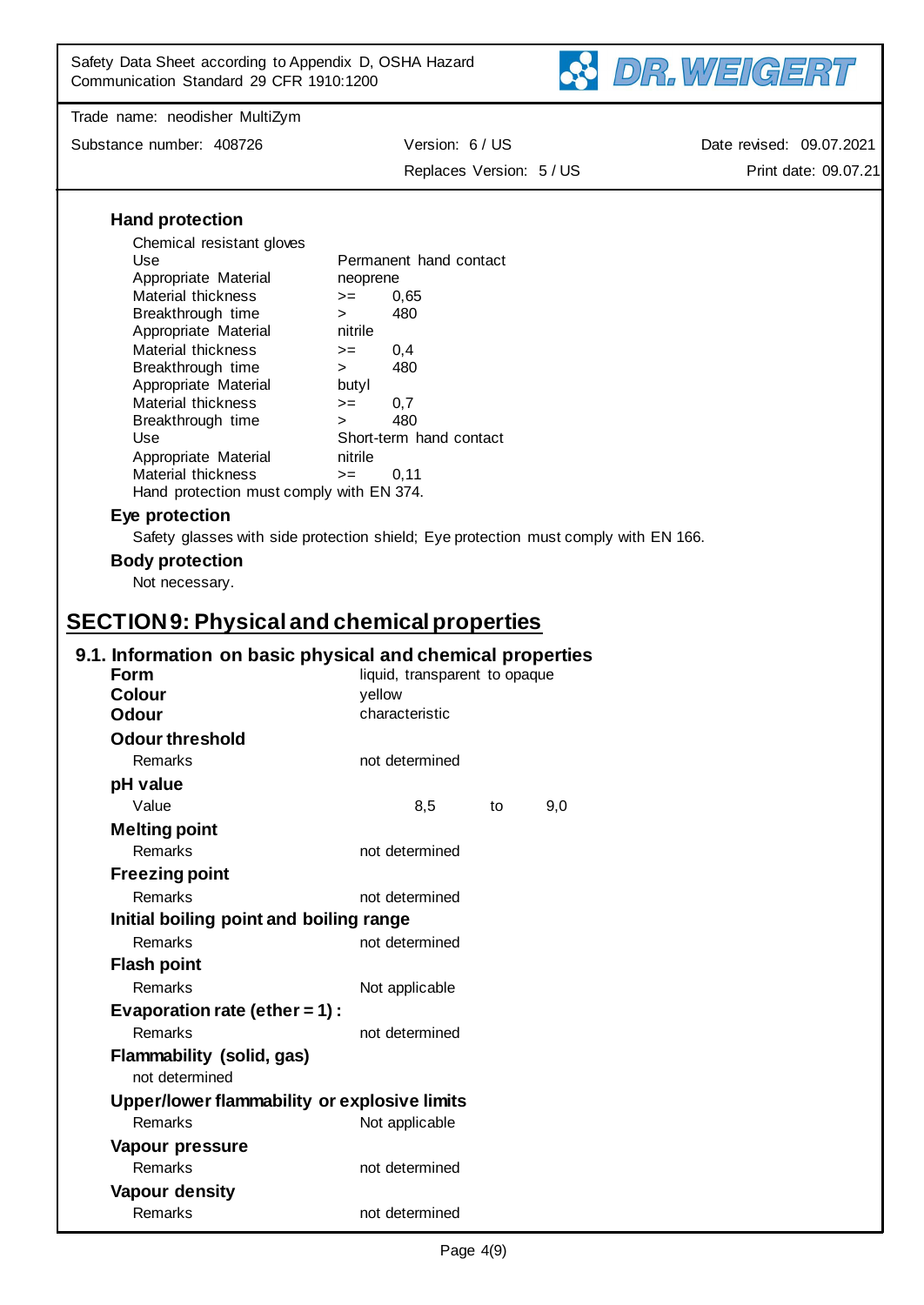| Safety Data Sheet according to Appendix D, OSHA Hazard<br>DR.WEIGERT<br>Communication Standard 29 CFR 1910:1200 |                          |                             |             |  |                      |                          |  |
|-----------------------------------------------------------------------------------------------------------------|--------------------------|-----------------------------|-------------|--|----------------------|--------------------------|--|
| Trade name: neodisher MultiZym                                                                                  |                          |                             |             |  |                      |                          |  |
| Substance number: 408726                                                                                        |                          | Version: 6 / US             |             |  |                      | Date revised: 09.07.2021 |  |
|                                                                                                                 | Replaces Version: 5 / US |                             |             |  | Print date: 09.07.21 |                          |  |
| <b>Density</b>                                                                                                  |                          |                             |             |  |                      |                          |  |
| Value                                                                                                           |                          | 1,06                        |             |  | g/cm <sup>3</sup>    |                          |  |
| Temperature                                                                                                     |                          | 20                          | $^{\circ}C$ |  |                      |                          |  |
| <b>Solubility in water</b>                                                                                      |                          |                             |             |  |                      |                          |  |
| Remarks                                                                                                         |                          | miscible in all proportions |             |  |                      |                          |  |
| Solubility(ies)                                                                                                 |                          |                             |             |  |                      |                          |  |
| Remarks                                                                                                         |                          | not determined              |             |  |                      |                          |  |
| Partition coefficient: n-octanol/water                                                                          |                          |                             |             |  |                      |                          |  |
| Remarks                                                                                                         |                          | not determined              |             |  |                      |                          |  |
| Ignition temperature                                                                                            |                          |                             |             |  |                      |                          |  |
| Remarks                                                                                                         |                          | Not applicable              |             |  |                      |                          |  |
| <b>Decomposition temperature</b>                                                                                |                          |                             |             |  |                      |                          |  |
| Remarks                                                                                                         |                          | not determined              |             |  |                      |                          |  |
| <b>Viscosity</b>                                                                                                |                          |                             |             |  |                      |                          |  |
| dynamic                                                                                                         |                          |                             |             |  |                      |                          |  |
| Value                                                                                                           | $\,<\,$                  | 50                          |             |  | mPa.s                |                          |  |
| Temperature                                                                                                     |                          | 20                          | $^{\circ}C$ |  |                      |                          |  |
| <b>Explosive properties</b>                                                                                     |                          |                             |             |  |                      |                          |  |
| evaluation                                                                                                      | no                       |                             |             |  |                      |                          |  |
| <b>Oxidising properties</b>                                                                                     |                          |                             |             |  |                      |                          |  |
| evaluation                                                                                                      | None known               |                             |             |  |                      |                          |  |
| . .<br>$\sim$ $\sim$ $\sim$                                                                                     |                          |                             |             |  |                      |                          |  |

## **9.2. Other information**

**Other information**

None known

# **SECTION 10: Stability and reactivity**

## **10.1. Reactivity**

No hazardous reactions when stored and handled according to prescribed instructions.

## **10.2. Chemical stability**

No hazardous reactions known.

**10.3. Possibility of hazardous reactions** No hazardous reactions known.

## **10.4. Conditions to avoid**

No hazardous reactions known.

**Decomposition temperature**

Remarks not determined

- **10.5. Incompatible materials** None known
- **10.6. Hazardous decomposition products** No hazardous decomposition products known.

# **SECTION 11: Toxicological information**

## **11.1. Information on toxicological effects**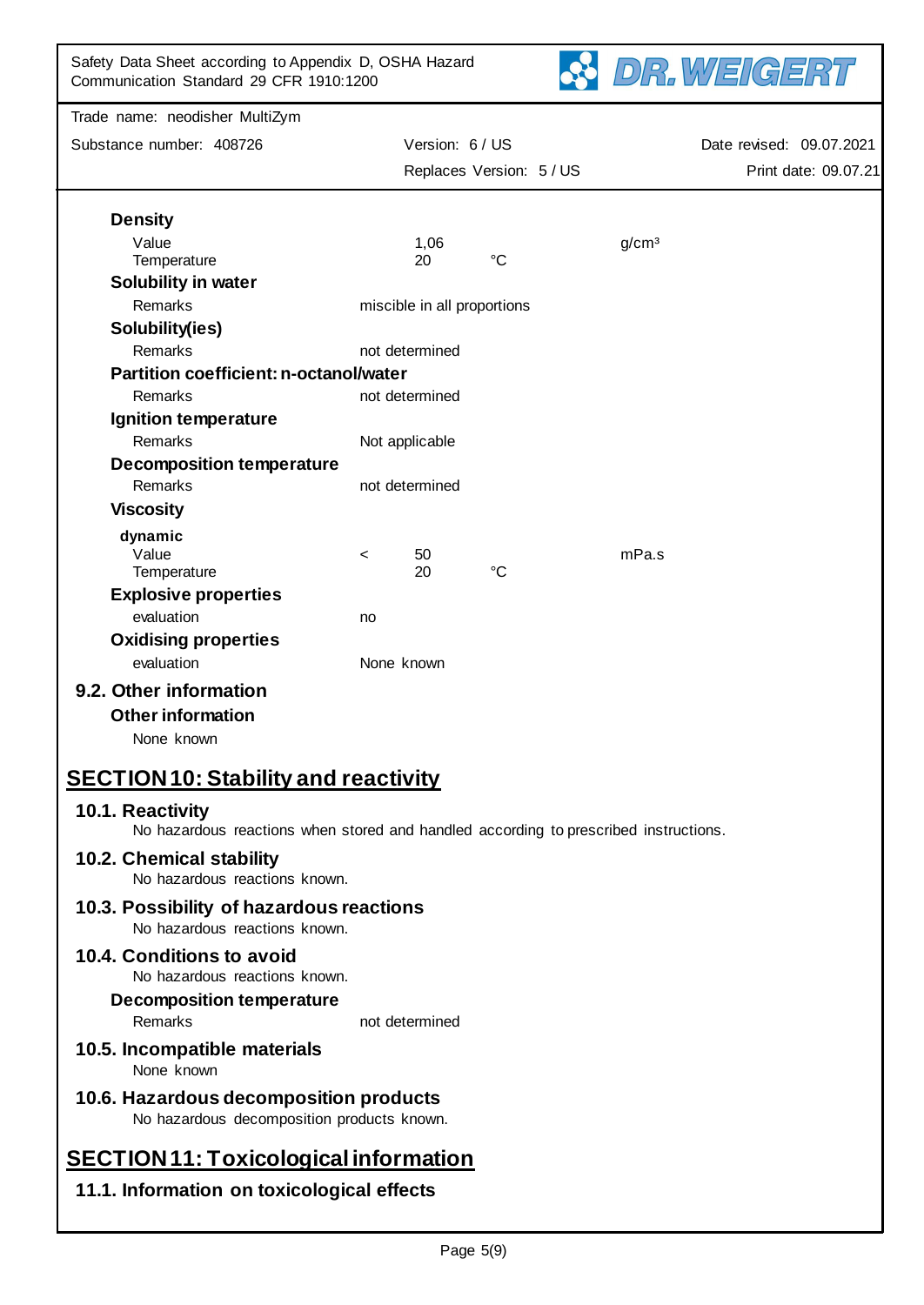| Safety Data Sheet according to Appendix D, OSHA Hazard<br>Communication Standard 29 CFR 1910:1200 |                                                                                                                       | DR.WEIGERT                                       |
|---------------------------------------------------------------------------------------------------|-----------------------------------------------------------------------------------------------------------------------|--------------------------------------------------|
| Trade name: neodisher MultiZym                                                                    |                                                                                                                       |                                                  |
| Substance number: 408726                                                                          | Version: 6 / US<br>Replaces Version: 5 / US                                                                           | Date revised: 09.07.2021<br>Print date: 09.07.21 |
| <b>Acute oral toxicity</b>                                                                        |                                                                                                                       |                                                  |
| <b>Species</b>                                                                                    | rat                                                                                                                   |                                                  |
| LD50                                                                                              | 2000<br>mg/kg<br>$\geq$                                                                                               |                                                  |
| Method<br>Remarks                                                                                 | calculated value (Regulation (EC) No. 1272/2008)<br>Based on available data, the classification criteria are not met. |                                                  |
| <b>Acute oral toxicity (Components)</b>                                                           |                                                                                                                       |                                                  |
| isotridecanol, ethoxylated<br>Species<br>LD50                                                     | rat<br>300<br>2000<br>mg/kg<br>to                                                                                     |                                                  |
| <b>Acute dermal toxicity</b>                                                                      |                                                                                                                       |                                                  |
| Remarks                                                                                           | Based on available data, the classification criteria are not met.                                                     |                                                  |
| <b>Acute inhalational toxicity</b>                                                                |                                                                                                                       |                                                  |
| Remarks                                                                                           | Based on available data, the classification criteria are not met.                                                     |                                                  |
| <b>Skin corrosion/irritation</b><br>Remarks                                                       | Based on available data, the classification criteria are not met.                                                     |                                                  |
| Serious eye damage/irritation                                                                     |                                                                                                                       |                                                  |
| evaluation                                                                                        | slight irritant effect - does not require labelling                                                                   |                                                  |
| Source                                                                                            | OECD 438                                                                                                              |                                                  |
| <b>Sensitization</b>                                                                              |                                                                                                                       |                                                  |
| Remarks                                                                                           | Based on available data, the classification criteria are not met.                                                     |                                                  |
| Subacute, subchronic, chronic toxicity<br>Remarks                                                 | Based on available data, the classification criteria are not met.                                                     |                                                  |
| <b>Mutagenicity</b>                                                                               |                                                                                                                       |                                                  |
| Remarks                                                                                           | Based on available data, the classification criteria are not met.                                                     |                                                  |
| <b>Reproductive toxicity</b>                                                                      |                                                                                                                       |                                                  |
| Remarks                                                                                           | Based on available data, the classification criteria are not met.                                                     |                                                  |
| Carcinogenicity                                                                                   |                                                                                                                       |                                                  |
| Remarks                                                                                           | Based on available data, the classification criteria are not met.                                                     |                                                  |
| <b>Specific Target Organ Toxicity (STOT)</b><br>Remarks                                           | Based on available data, the classification criteria are not met.                                                     |                                                  |
| <b>Aspiration hazard</b>                                                                          |                                                                                                                       |                                                  |
|                                                                                                   | Based on available data, the classification criteria are not met.                                                     |                                                  |
| <b>Other information</b>                                                                          |                                                                                                                       |                                                  |
|                                                                                                   | There is no data available on the product apart from the information given in this subsection.                        |                                                  |
| <b>SECTION 12: Ecological information</b>                                                         |                                                                                                                       |                                                  |
| 12.1. Toxicity                                                                                    |                                                                                                                       |                                                  |
| <b>General information</b>                                                                        |                                                                                                                       |                                                  |
| not determined                                                                                    |                                                                                                                       |                                                  |
| <b>Fish toxicity (Components)</b>                                                                 |                                                                                                                       |                                                  |
| sodium alkylsulfonate                                                                             |                                                                                                                       |                                                  |
| Species<br><b>LC50</b>                                                                            | zebra fish (Brachydanio rerio)<br>10<br>mg/l<br>to                                                                    |                                                  |
| Duration of exposure                                                                              | 96<br>h.                                                                                                              |                                                  |
| isotridecanol, ethoxylated                                                                        |                                                                                                                       |                                                  |

Species **carp (Cyprinus carpio)**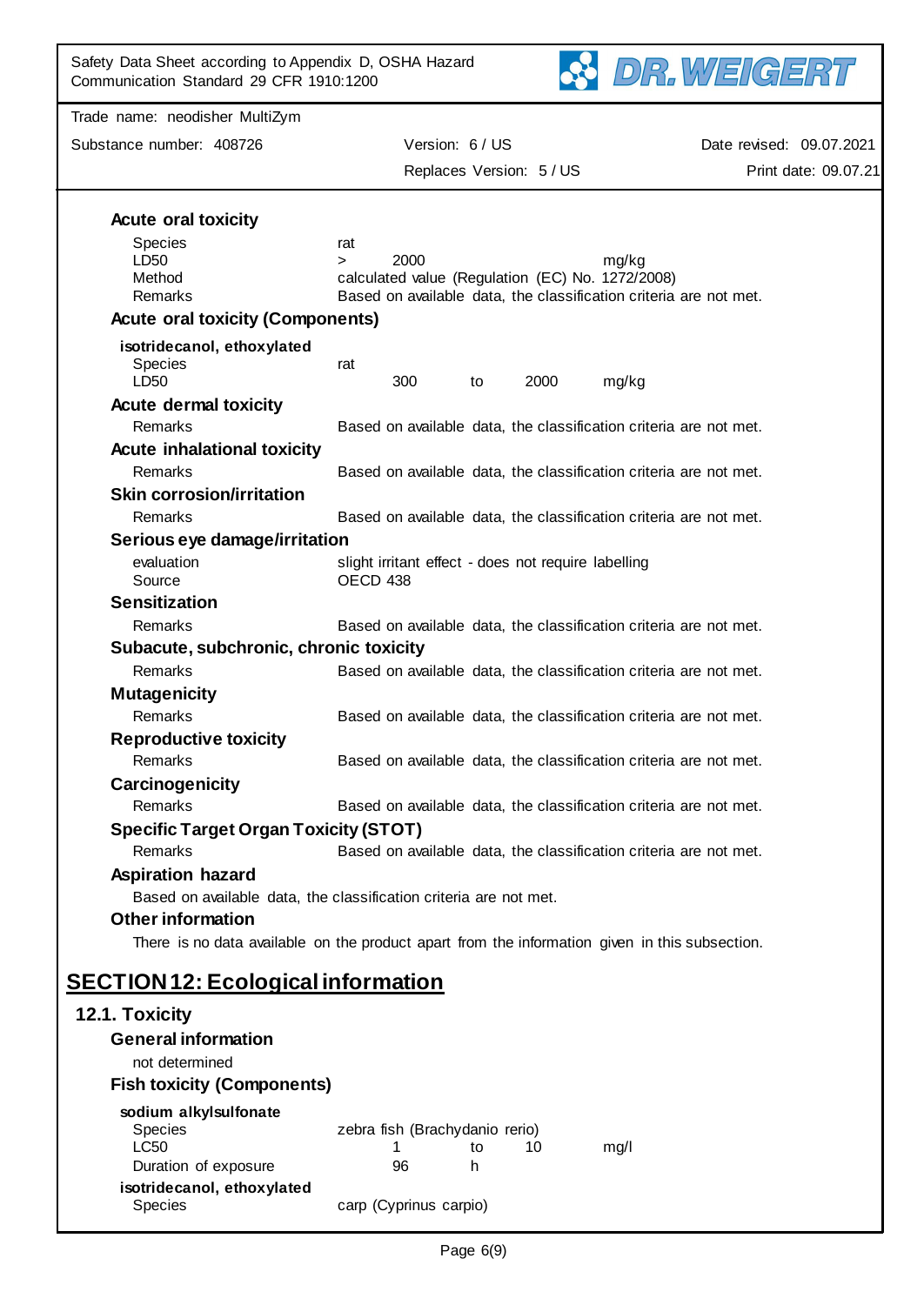

| Substance number: 408726                                        |                                                 | Version: 6 / US          |                      |                                                      | Date revised: 09.07.2021 |
|-----------------------------------------------------------------|-------------------------------------------------|--------------------------|----------------------|------------------------------------------------------|--------------------------|
|                                                                 |                                                 | Replaces Version: 5 / US | Print date: 09.07.21 |                                                      |                          |
| <b>LC50</b>                                                     | 1                                               | to                       | 10                   | mg/l                                                 |                          |
| Duration of exposure<br>Method                                  | 96<br>OECD <sub>203</sub>                       | h                        |                      |                                                      |                          |
| <b>Daphnia toxicity (Components)</b>                            |                                                 |                          |                      |                                                      |                          |
| sodium alkylsulfonate                                           |                                                 |                          |                      |                                                      |                          |
| Species<br><b>EC50</b><br>Duration of exposure                  | Daphnia magna<br>9,81<br>48                     | h                        |                      | mg/l                                                 |                          |
| isotridecanol, ethoxylated                                      |                                                 |                          |                      |                                                      |                          |
| <b>Species</b><br><b>EC50</b><br>Duration of exposure<br>Method | Daphnia magna<br>1<br>48<br>OECD <sub>202</sub> | to<br>h.                 | 10                   | mg/l                                                 |                          |
| <b>Algae toxicity (Components)</b>                              |                                                 |                          |                      |                                                      |                          |
| sodium alkylsulfonate                                           |                                                 |                          |                      |                                                      |                          |
| Species<br><b>EC50</b><br>Duration of exposure                  | Scenedesmus subspicatus<br>61<br>$\geq$<br>72   | h                        |                      | mg/l                                                 |                          |
| isotridecanol, ethoxylated                                      |                                                 |                          |                      |                                                      |                          |
| Species<br><b>EC50</b><br>Duration of exposure                  | Scenedesmus subspicatus<br>1<br>72              | to<br>h                  | 10                   | mg/l                                                 |                          |
| Method                                                          | OECD <sub>201</sub>                             |                          |                      |                                                      |                          |
| <b>Bacteria toxicity (Components)</b>                           |                                                 |                          |                      |                                                      |                          |
| isotridecanol, ethoxylated<br><b>Species</b><br><b>EC50</b>     | activated sludge<br>140                         |                          |                      | mg/l                                                 |                          |
| 12.2. Persistence and degradability                             |                                                 |                          |                      |                                                      |                          |
| <b>General information</b><br>not determined                    |                                                 |                          |                      |                                                      |                          |
| Biodegradability                                                |                                                 |                          |                      |                                                      |                          |
| Remarks                                                         |                                                 |                          |                      | The organic content of the product is biodegradable. |                          |
| <b>Biodegradability (Components)</b>                            |                                                 |                          |                      |                                                      |                          |
| isotridecanol, ethoxylated<br>evaluation                        |                                                 |                          |                      | Readily biodegradable (according to OECD criteria)   |                          |
| sodium alkylsulfonate                                           |                                                 |                          |                      |                                                      |                          |
| evaluation                                                      |                                                 |                          |                      | Readily biodegradable (according to OECD criteria)   |                          |
| <b>Chemical oxygen demand (COD) (Components)</b>                |                                                 |                          |                      |                                                      |                          |
| sodium alkylsulfonate<br>Value                                  | 1510                                            |                          |                      | mg/g                                                 |                          |
| 12.3. Bioaccumulative potential                                 |                                                 |                          |                      |                                                      |                          |
| <b>General information</b><br>not determined                    |                                                 |                          |                      |                                                      |                          |
| <b>Partition coefficient: n-octanol/water</b>                   |                                                 |                          |                      |                                                      |                          |
| Remarks                                                         | not determined                                  |                          |                      |                                                      |                          |
| 12.4. Mobility in soil                                          |                                                 |                          |                      |                                                      |                          |
| <b>General information</b>                                      |                                                 |                          |                      |                                                      |                          |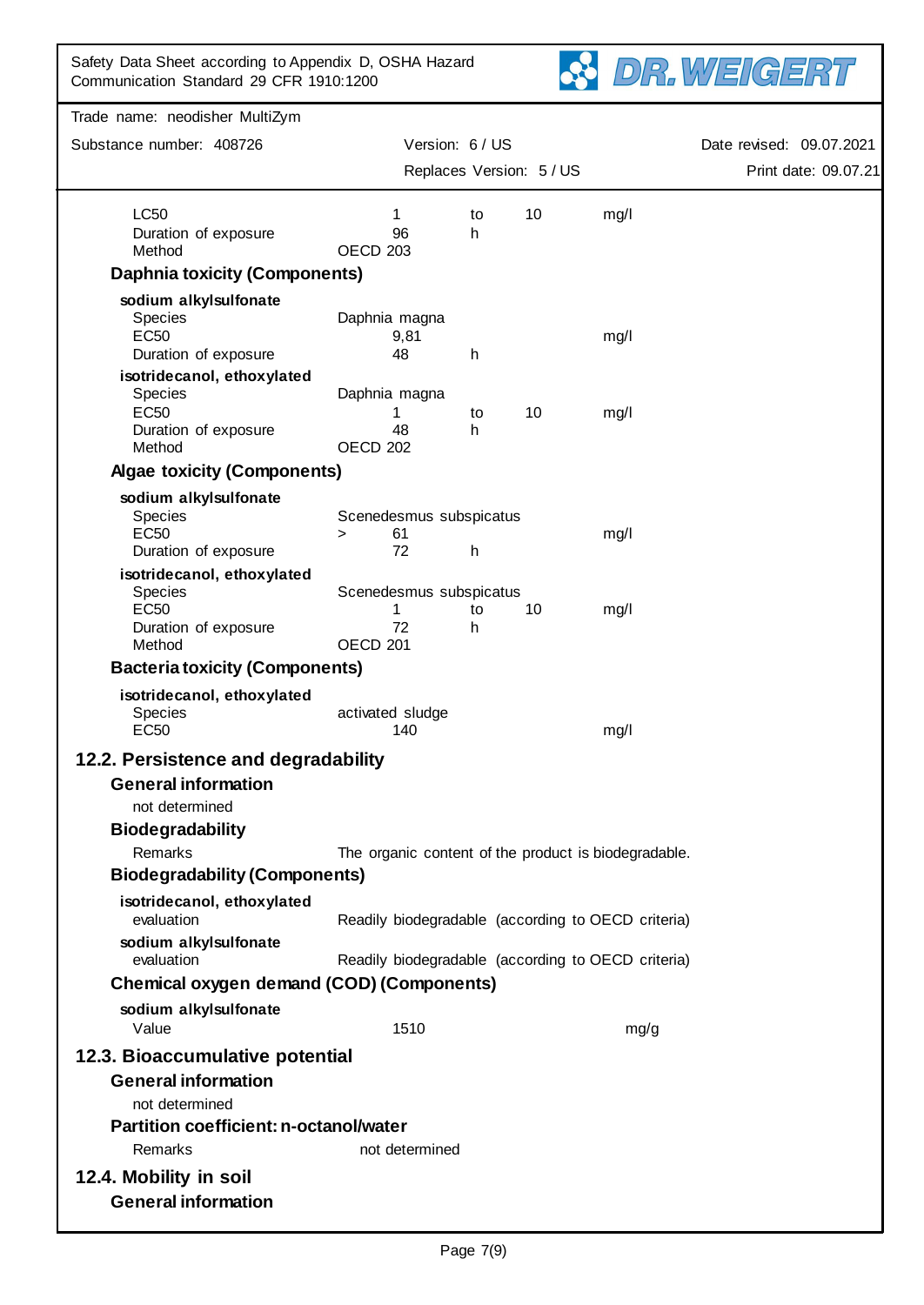

Substance number: 408726 Version: 6 / US Replaces Version: 5 / US Date revised: 09.07.2021 Print date: 09.07.21

not determined

## **12.5. Results of PBT and vPvB assessment**

**Evaluation of persistance and bioaccumulation potential**

The product contains no PBT or vPvB substances.

## **12.6. Other adverse effects**

**General information**

not determined

## **General information / ecology**

Do not discharge product unmonitored into the environment.

# **SECTION 13: Disposal considerations**

## **13.1. Waste treatment methods**

### **Disposal recommendations for the product**

Allocation of a waste code number, according to the European Waste Catalogue (EWC), should be carried out in agreement with the regional waste disposal company.

### **Disposal recommendations for packaging**

Packaging that cannot be cleaned should be disposed off in agreement with the regional waste disposal company.

# **SECTION 14: Transport information**

| <b>Ground transport DOT</b> |                                   | <b>Marine transport</b><br><b>IMDG/GGVSee</b> | Air transport<br><b>ICAO/IATA</b> |  |
|-----------------------------|-----------------------------------|-----------------------------------------------|-----------------------------------|--|
| 14.1. UN number             | The product does not constitute a | The product does not constitute a             | The product does not constitute   |  |
|                             | hazardous substance in land       | hazardous substance in sea                    | a hazardous substance in air      |  |
|                             | transport.                        | transport.                                    | transport.                        |  |

## **Information for all modes of transport**

**14.6. Special precautions for user**

See Sections 6 to 8

## **Other information**

**14.7. Transport in bulk according to Annex II of Marpol and the IBC Code** Not applicable

# **SECTION 15: Regulatory information**

## **15.1. Safety, health and environmental regulations/legislation specific for the substance or mixture**

## **Other information**

The product does not contain substances of very high concern (SVHC).

# **SECTION 16: Other information**

## **Abbreviations**

ADR: Accord européen relatif au transport international des marchandises Dangereuses par Route RID: Règlement concernant le transport international ferroviaire de marchandises dangereuses IMDG: International Maritime Code for Dangerous Goods ICAO: International Civil Aviation Organization